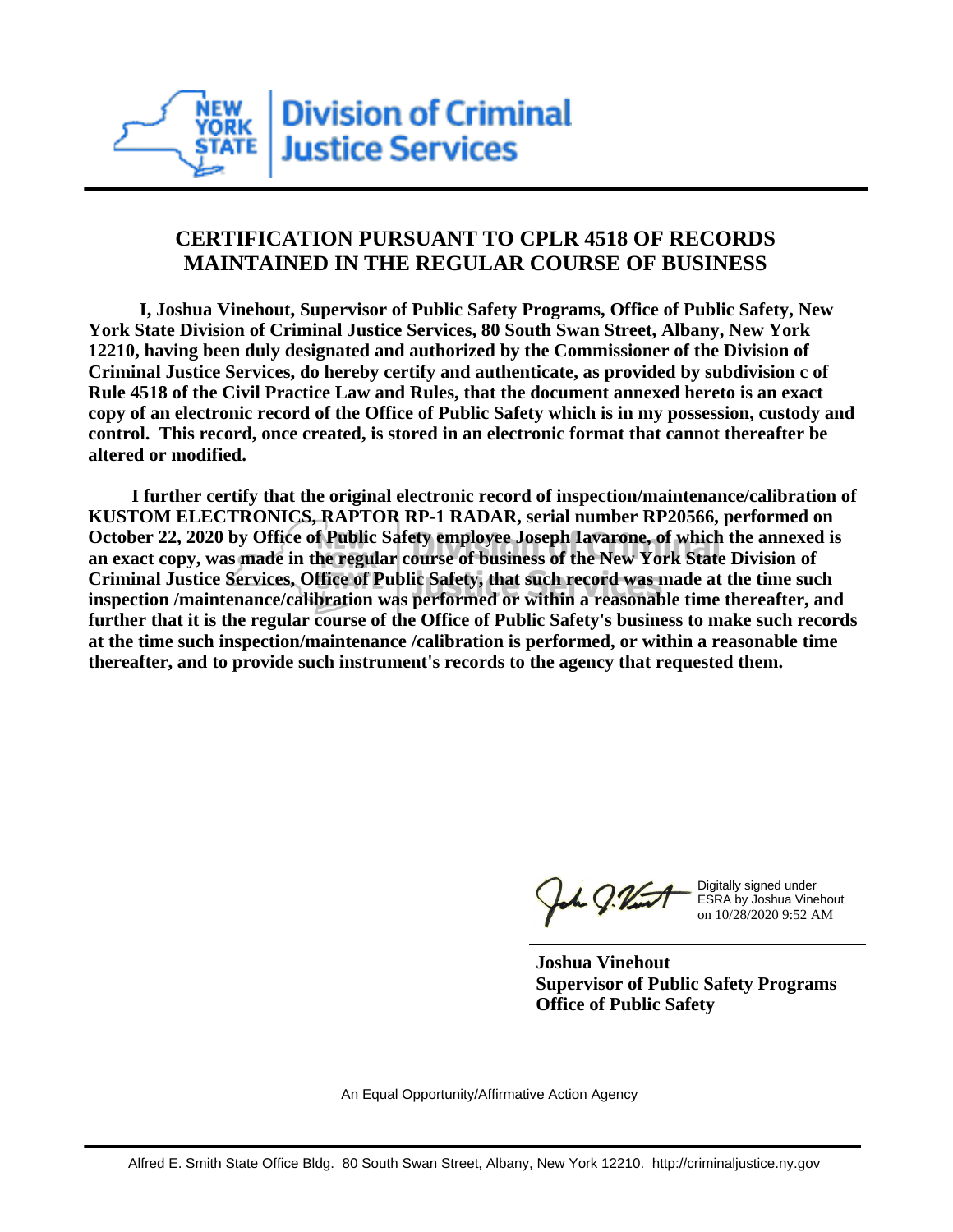## **RADAR RECORD OF INSPECTION / MAINTENANCE / CALIBRATION**

## **Name of Submitting Agency: Stony Point Town Police Department Manufacturer: KUSTOM ELECTRONICS Model: RAPTOR RP-1 Date: October 22, 2020 Serial Number: RP20566**

 **I hereby certify that KUSTOM ELECTRONICS RADAR, model RAPTOR RP-1, serial number RP20566/ / RK27619 / / RK27620, has been calibrated using standards whose accuracies are established by the National Bureau of Standards, or have been derived by the ratio type of self calibration techniques. Calibration has been effected by controlled tests performed on the date indicated above.**

| <b>Test No</b> | <b>Internal Standard</b>                   | <b>Test Result</b> |
|----------------|--------------------------------------------|--------------------|
|                | <b>PAS MPH</b>                             | <b>PAS MPH</b>     |
| <b>Test No</b> | <b>Certification Standard (Stationary)</b> | <b>Test Result</b> |
|                | 65 MPH                                     | 65 MPH             |
|                | 35 MPH<br>YORK                             | 35 MPH             |
| <b>Test No</b> | <b>Certification Standard (Moving)</b>     | <b>Test Result</b> |
|                | 65 MPH                                     | <b>30 MPH</b>      |
|                | <b>35 MPH</b>                              |                    |

**Turning Fork Certification / Date of Certification: October 22, 2020**

| <b>Serial Number</b> | Frequency | <b>Test Result</b> |
|----------------------|-----------|--------------------|
| 61249                | 4733 HZ   | 65 MPH             |

**The above stated tuning fork has been tested and found to oscillate at 4733 Hertz. It will cause a calibration signal of 65 MPH when used with a Doppler traffic radar operating at 24,150 Mhz.**

| <b>Serial Number</b> | <b>Frequency</b> | <b>Test Result</b> |
|----------------------|------------------|--------------------|
| 67427                | 2544 HZ          | 35 MPH             |

**The above stated tuning fork has been tested and found to oscillate at 2544 Hertz. It will cause a calibration signal of 35 MPH when used with a Doppler traffic radar operating at 24,150 Mhz.**

 **I further certify that the entries made in these records were made at the time that the inspection /maintenance/calibration of the above identified RADAR was performed, or within a reasonable time thereafter.**

 *page 1 of 2* 

Digitally signed under ESRA by Joseph Iavarone on 10/22/2020 12:35 PM

**Joseph Iavarone Highway Safety Equipment Technician Office of Public Safety**

**\_\_\_\_\_\_\_\_\_\_\_\_\_\_\_\_\_\_\_\_\_\_\_\_\_\_\_\_\_\_\_\_\_\_\_\_\_**